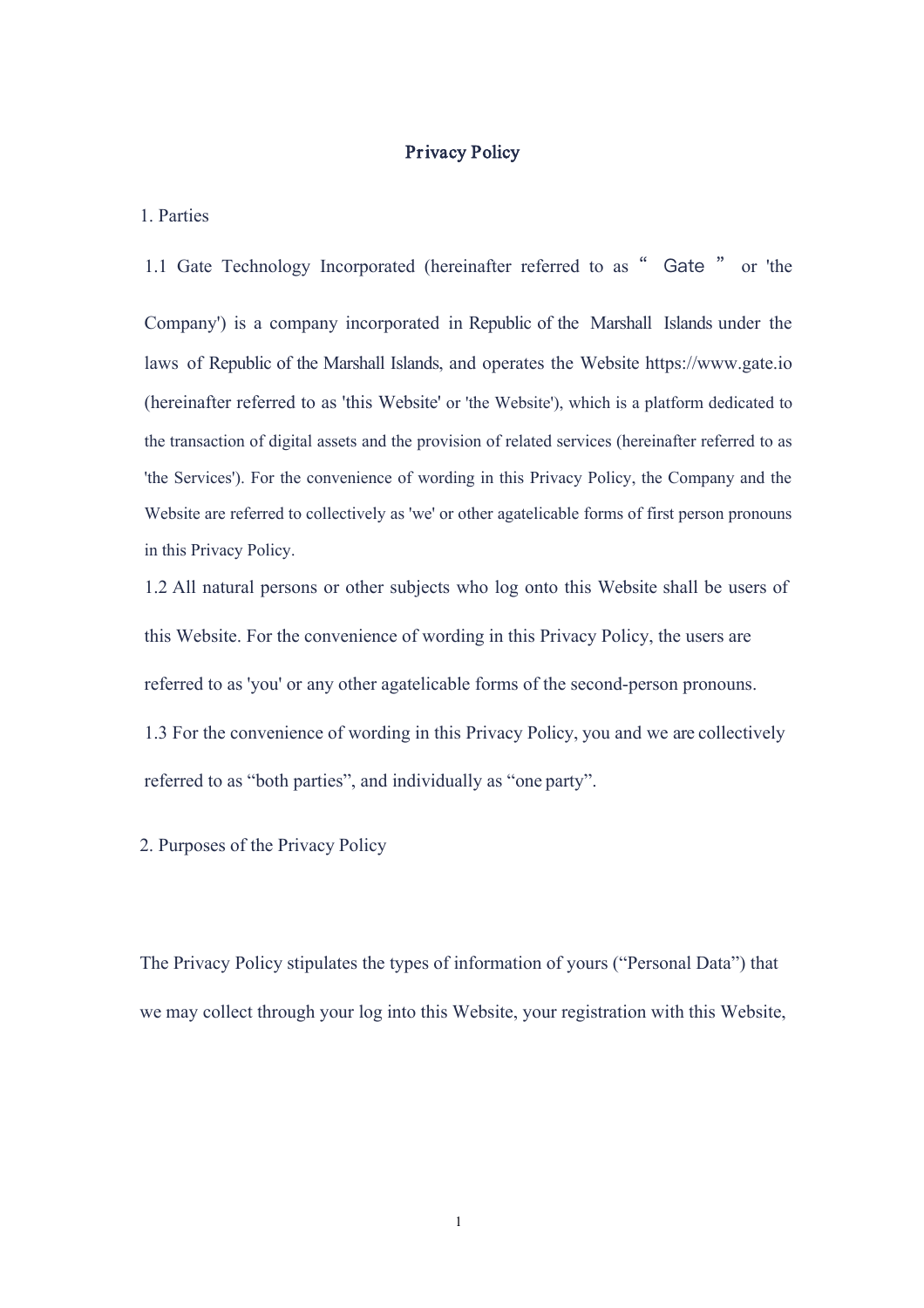and/or use the Services we offer, as well as how we shall use and protect the information so collected.

## 3. Your consent

To ensure that you have full confidence in our handling of Personal Data, you are advised to read and understand the terms of this Privacy Policy in detail. In particular, upon your log into our Website, regardless of whether you register with this Website, you shall be deemed to accept, agree, undertake and confirm that:

3.1 You, on the basis of your own free will and your requisite consent, agree to disclose your Personal Data to us;

3.2 You will comply with all the terms and limitations of this PrivacyPolicy;

3.3 You agree that we may collect your information through your log into this Website, your registration with this Website, and/or your using the Services offered by us; you agree to any changes and modifications that we may make to our Privacy Policy in the future;

3.4 You agree that our branches, affiliates and employees may contact you in connection with the products and Services that you may be interested in (unless you have indicated in written that you do not want to receive such information).

4. Information Collected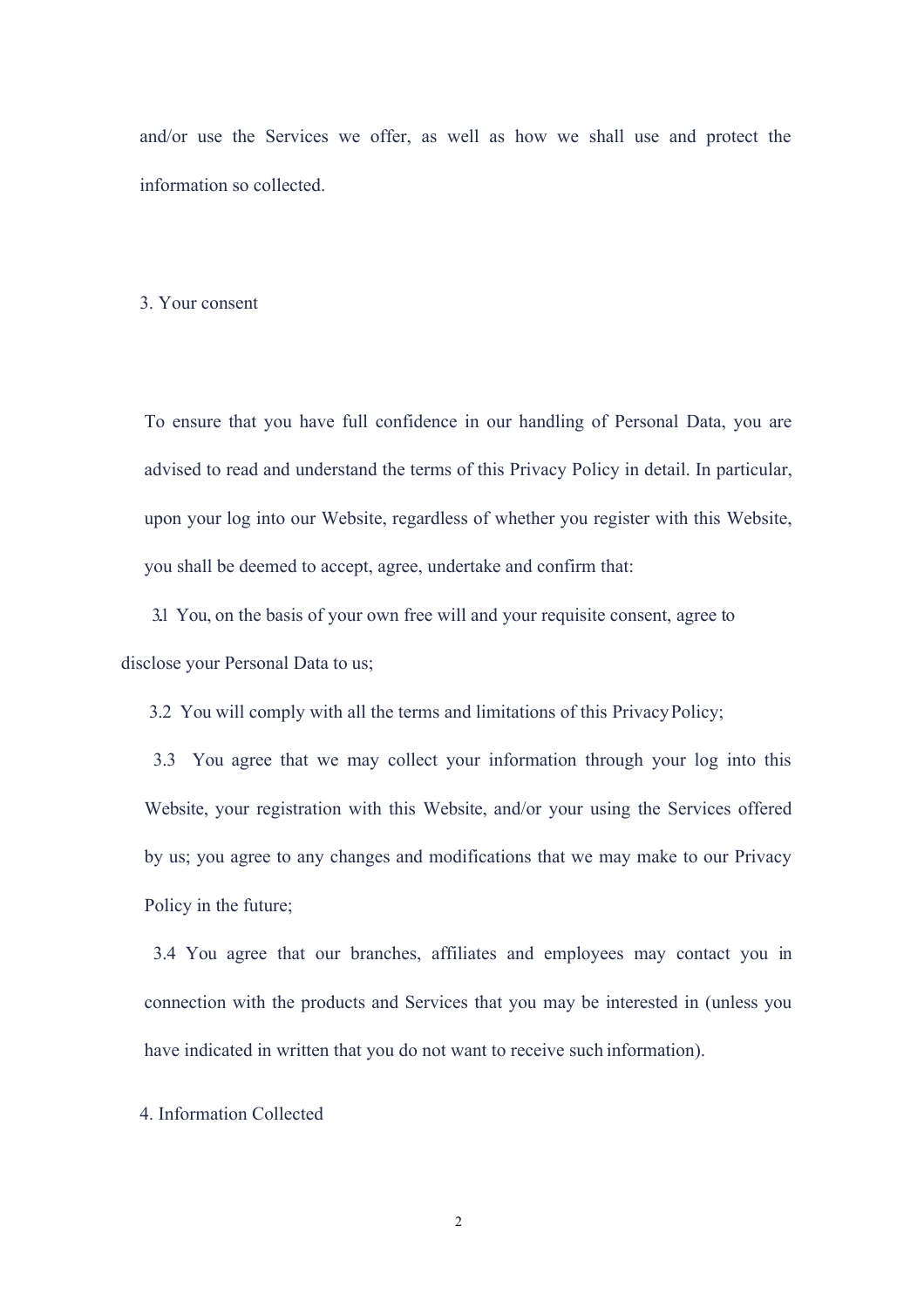4.1 When you use this Website, you agree to permit us to use cookies to track each of your actions and collect and keep all the information that you leave on this Website, including but not limited to your IP address, location, and otherinformation.

4.2 If you are willing to use the Services offered by this Website, you will be required to fill in and provide the following two categories of information:

## 4.2.1 Identity Information.

Such information can help us verify whether you are eligible to be registered as a member of this Website. It includes but is not limited to your name, residence address, mailing address, other certificates and corresponding numbers thereof that are issued by your country or government to certify your identity information, as well as all other information that can help us to verify your identity (hereinafter referred to as 'Identity information').

4.2.2 Service information. Such information helps us to contact you and provide you with the Services, including but not limited to your phone number, fax number, valid email address, mailing address, and information concerning your debit card and/or other accounts (hereinafter collectively referred to as'Service information').

4.2.3 When you use this Website or the Services this Website offers, we may collect more information necessary from our exclusive mailboxes or in other manners that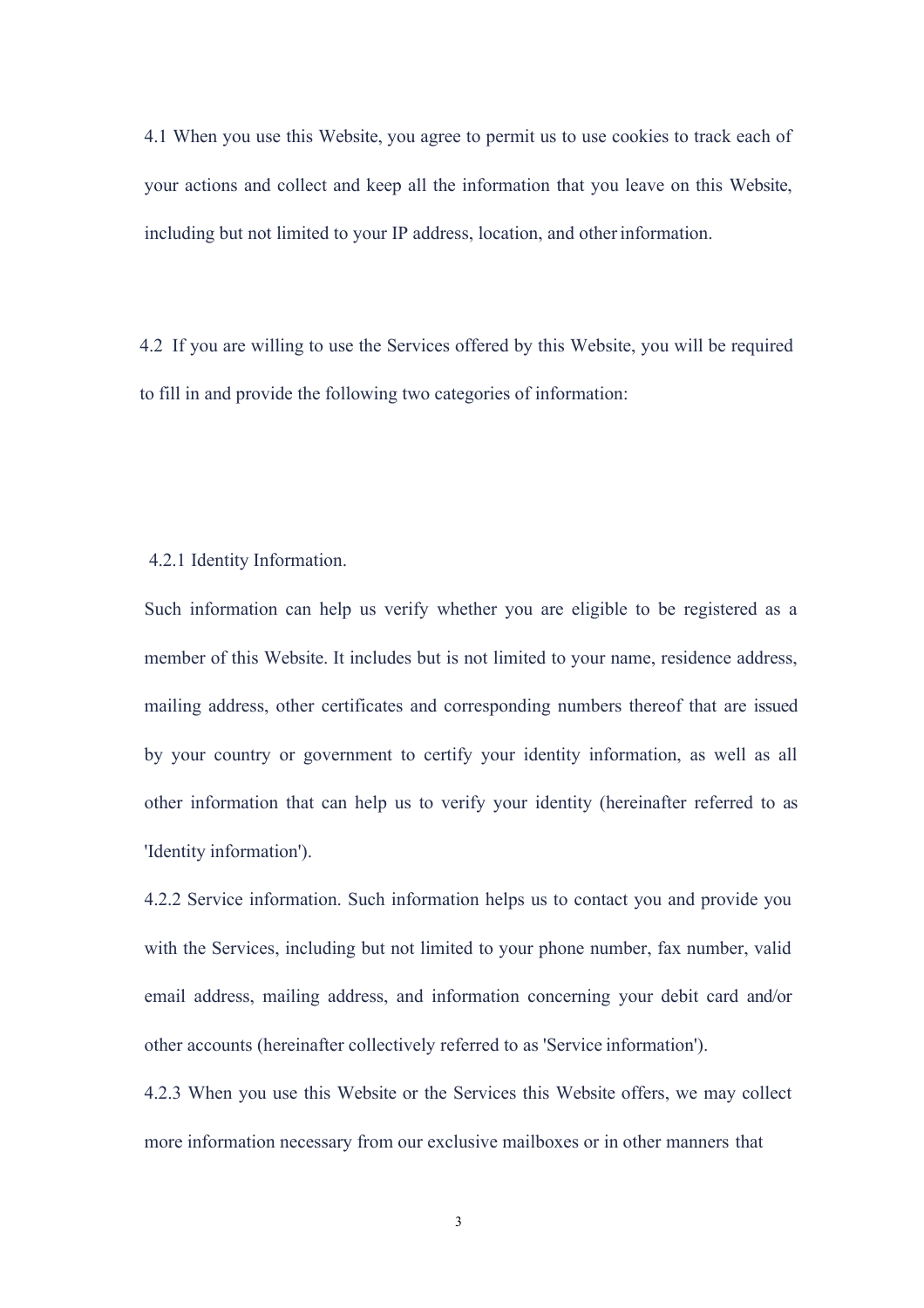we consider as in compliance with relevant requirements, for the purpose of improving the functions of this Website, enhancing your experience of using this Website and its Services as well as the security thereof, or as is required by any court order, any agatelicable law, administrative regulation or any order of any other competent government agency.

4.2.4 If you visit any of links to third-party websites as are listed on this Website or any link of any of our third-party partners, you shall agree to and comply with the separate and independent Privacy Policy of such third party website. We will not bear any liability for the contents and activities of such websites or the partners.

4.2.5 If your Personal Data is located within European Economic Area ("EEA"). For the Personal Data protected by General Data Protection Regulation ("GDPR"), You have a series of legal rights related to the Personal Data you keep in our Website, including:

a. Obtain information about your processing Personal Data and access the Personal Data you have left in our Website. Please note that in some cases, we have right to refuse requests for access to copies of Personal Data. (Especially information subject to legal professional privileges)

b. If your Personal Date is inaccurate or incomplete, you may ask us to make corrections, but if you need to provide a copy of valid identity documents to prove the authenticity of your Identity Information, please cooperate with us.

c. In some cases we can be asked to delete your Personal Date. Please note that under certain circumstances (e.g. for purposes of public interest, public health or scientific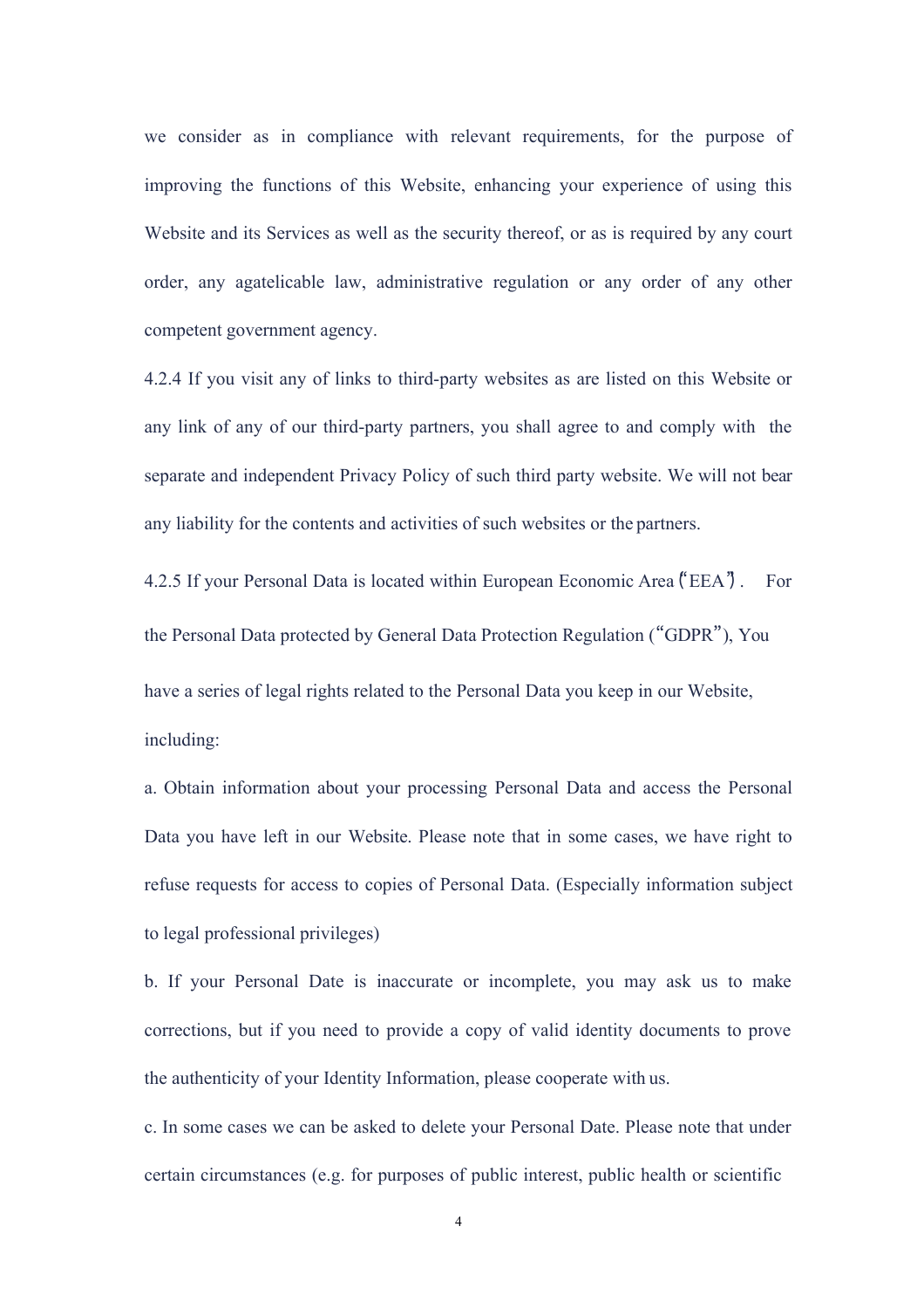and historical research), we have the right to retain your Personal Date even if you ask us to delete it.

d. In some cases, you can loge an objection to the processing of your Personal Date and ask us to limit the processing of your Personal Date. Similarly, in some cases, we have the right to refuse your request even if you raise objections or ask us to restrict the processing of your Personal Date.

e. Withdraw your Personal Date license. If there are other legitimate reasons, we also have the right to continue using or processing without your permission.

According to the GDPR, in addition to providing systematic Personal Data protection measures, there will be a Data Protection Officer(DPO) to take full responsibility for your Personal Data protection .

We will assess all requests and complaints we have received and provide you with timely responses. We may ask you to provide a valid copy of the identity document so that we can fulfill our security obligations and prevent unauthorized data disclosure. We have the right to charge you a reasonable administrative fee if your request for access to data is clearly unfounded or out of our obligation, or if you request us to provide additional copies of your Personal Data.

To facilitate the Services, we provide to customers located in the EEA, we request explicit consent for the transfer of Personal Data from the EEA to outside of the area.If you are an individual located in the EEA and you decline to consent to such transfer, you will no longer be able to use Gate and our Services. You will have the

5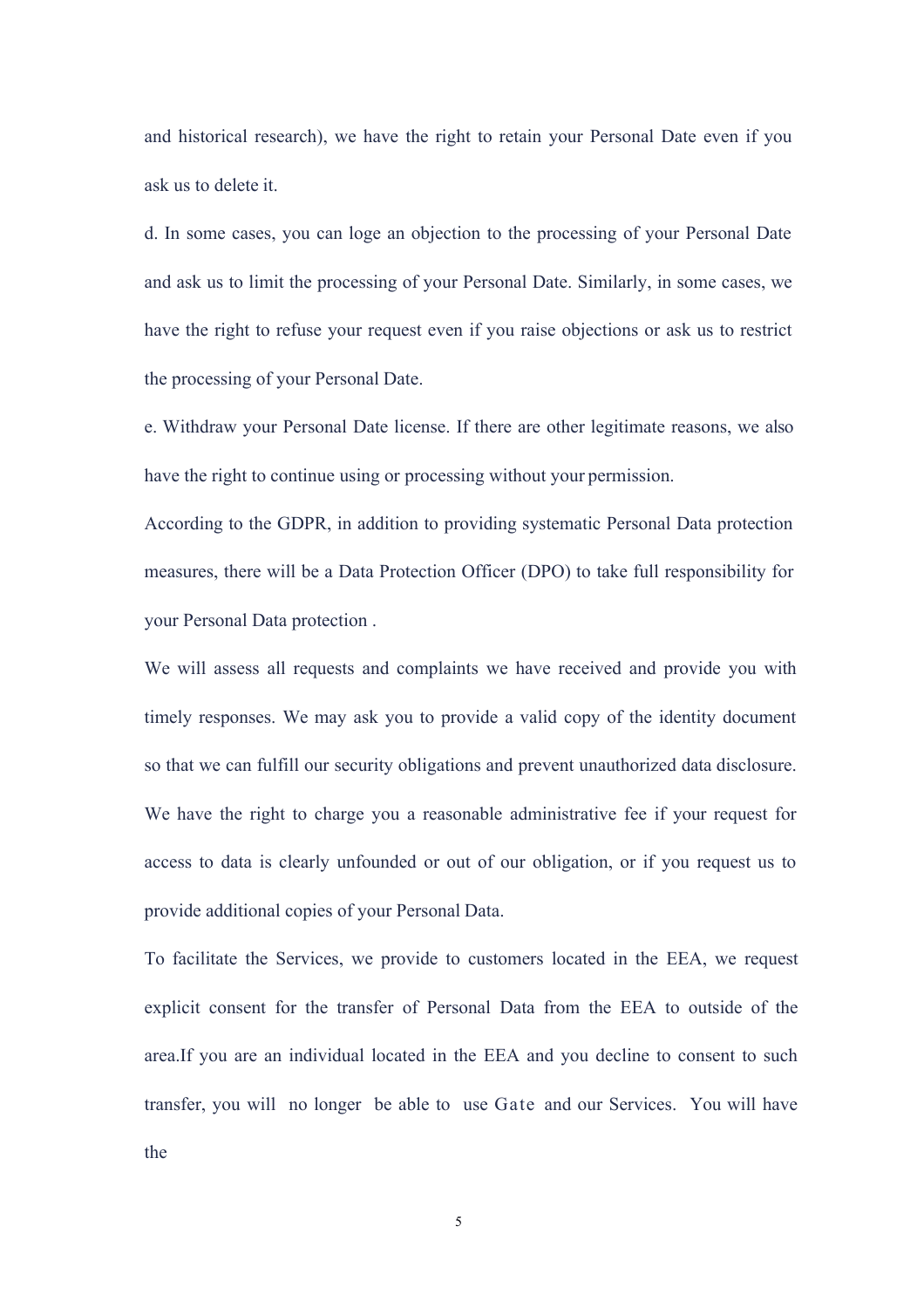ability to withdraw your digital assets and fiat currency; however, all other functionalities will be disabled.

5. Cookies

5.1 When you visit our Website, we use Google stats via cookies to record our performance and check the effect of online advertising. Cookies are a small amount of data that is sent to your browser and stored on your computer hard drive. Only when you use your computer to access our Website can the cookies be sent to your computer hard drive.

5.2 Cookies are usually used to record the habits and preferences of visitors in browsing the items on our Website. The information collected by cookies is nonregistered and collective statistical data and doesnot involve Personal Data.

5.3 Cookies, which enable the Website or Services provider system to recognize your browser and capture and recall information, cannot be used to obtain data on your hard drive, your email address, or your Personal Data. Most browsers are designed to accept cookies. You can opt to set your browser to reject cookies, or to notify you as soon as possible if you are loaded on cookies. However, if you set your browser to disable cookies, it is possible that you may not be able to launch or use some functions of our Website.

6. Purposes of Information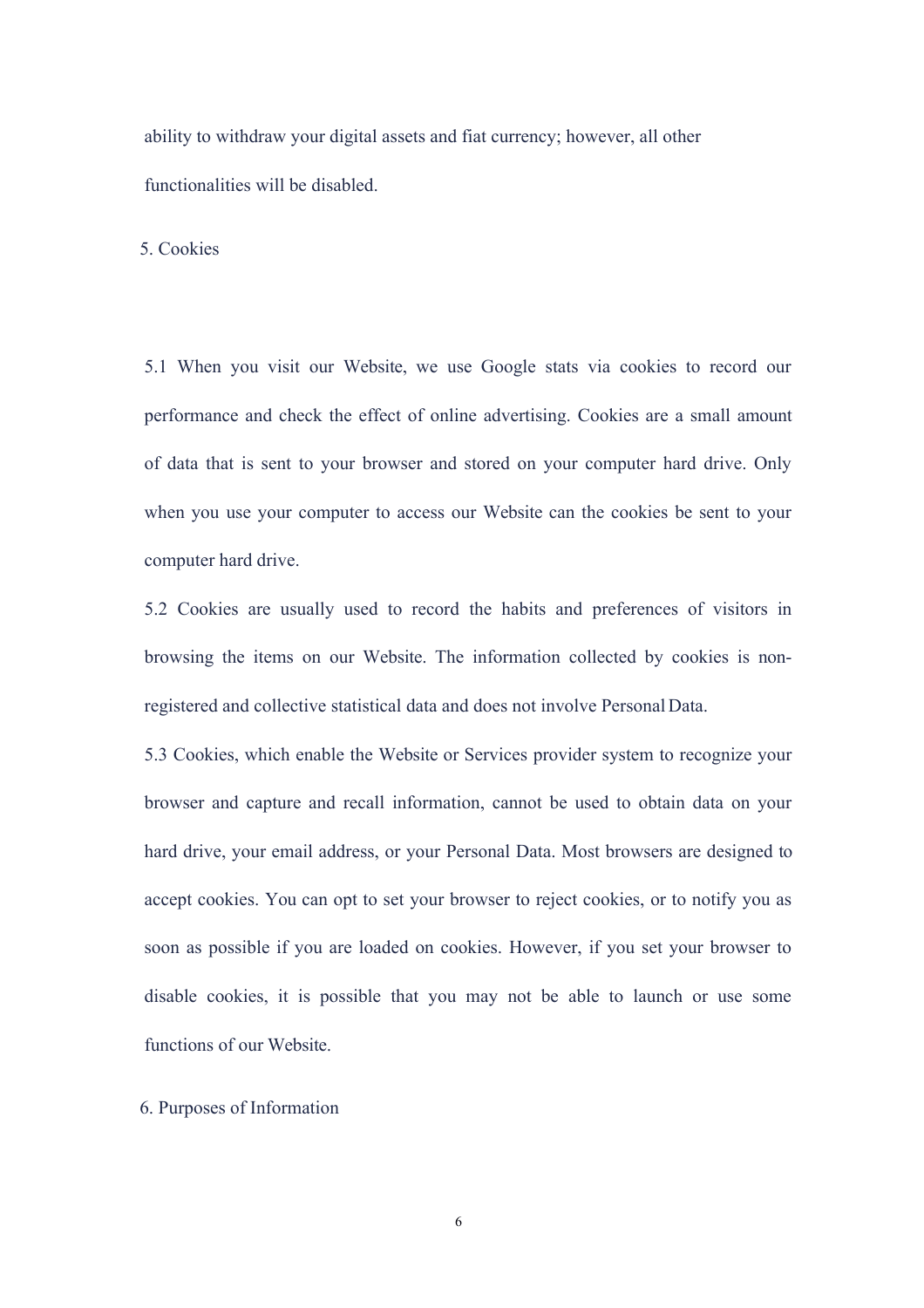6.1 We will use your information that we collect for the following purposes or in the following ways:

6.1.1 to provide you with our Services through our Website;

6.1.2 to identify and confirm your identity when you use our Website;

6.1.3 to improve and upgrade the Services of the Website (your information and feedback received by us can help us improve the Services of the Website, so that we can more effectively respond to your Services requests and sugateort needs);

6.1.4 to keep statistics relating to the use of our Website and to be used for data analysis carried out in cooperation with government agencies, public affairs institutions;

6.1.5 to personalize your experience (your information will help us to better respond to your personalized needs);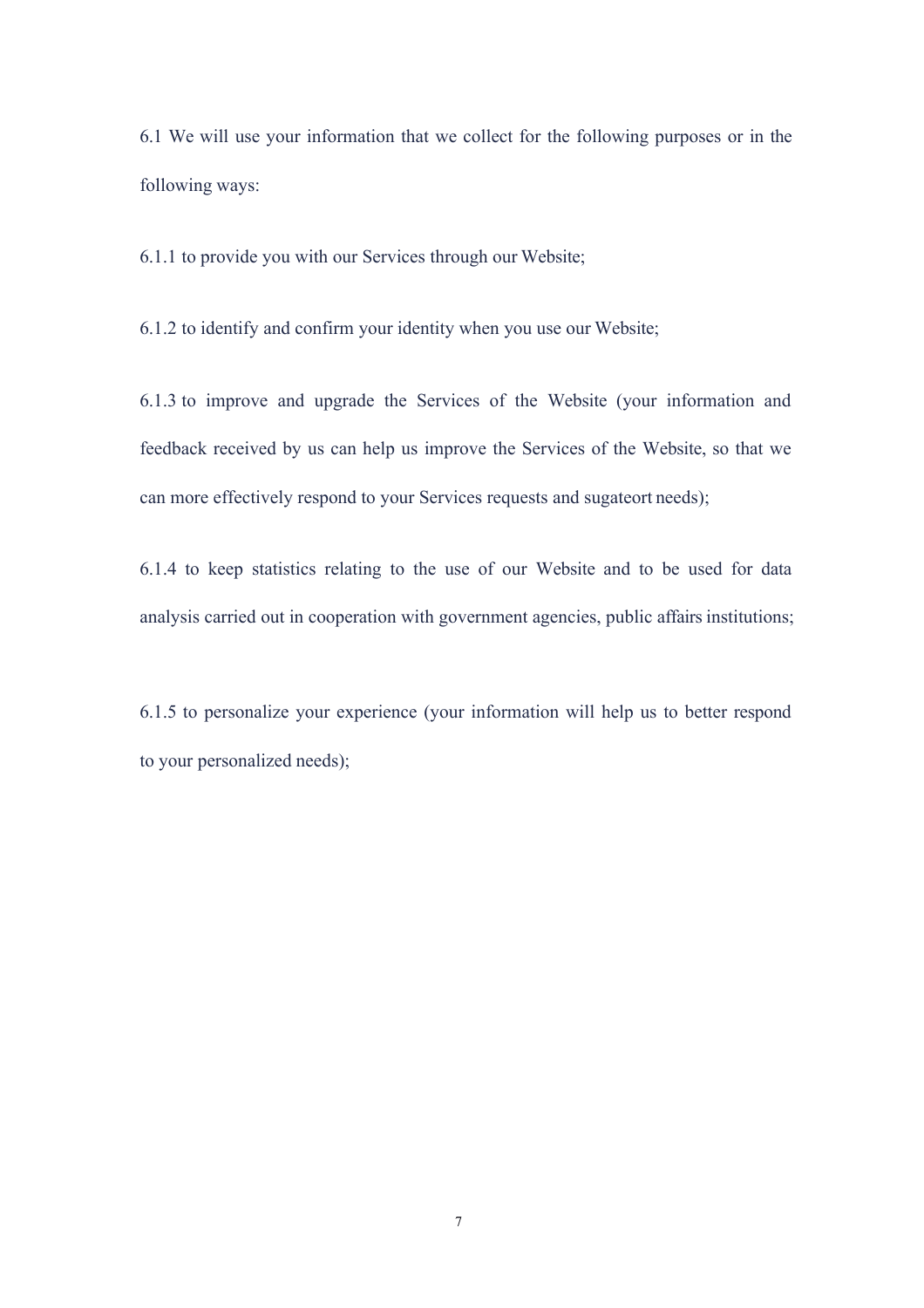6.1.6 to facilitate transactions (your information, whether public or private, will not be sold, exchanged, transferred, or otherwise provided to any other company on any grounds without your consent, except for where doing so isexpressly for the purpose of completing the transaction you require);

6.1.7 to send e-mail regularly (the email address that you provide for the purpose of processing orders may be used to receive information on and updates to your orders, in addition to newsletters, updates, related products or Services information, etc.,that we may send to you from time to time)

6.1.8 to meet other purposes as specified in the User Agreement of this Website and all legal means adopted for satisfying such purposes.

6.1.9 We do not sell, trade, or otherwise transfer information or allow others to collect, use information; however, such information does not involve the following parties and does not include the following information: our affiliates, trusted third parties who help us operate our websites, manage our business, or provide Services to you, provided that such parties agree to keep such information confidential; When we believe that information disclosure is agateropriate, or it is required by any of the agatelicable laws, regulations, rules or by any order of courts or other competent authorities, and is necessary for executing the strategy of our Website and ensuring the proper functioning of the Website, or as may be necessary for the related parties to provide Services, or for the protection of the rights, property or safety of us or other persons. However, your information will not be provided to other parties for marketing, advertising or other purposes.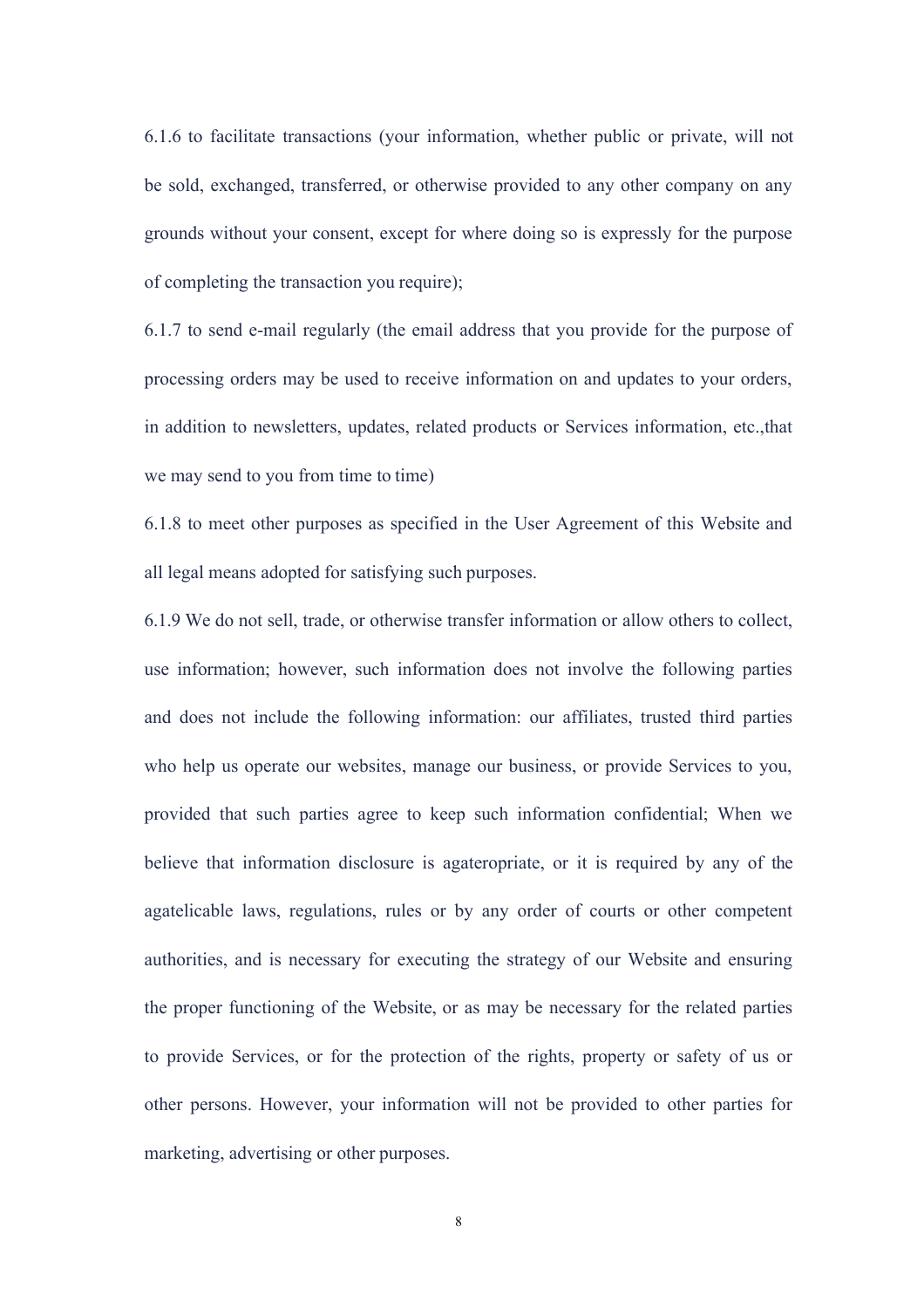6.1.10 We have implemented international standards to prevent money laundering, terrorist financing and circumventing trade and economic sanctions, which requires us to undertake due diligence on our customers. This may include the use of third party data and services providers which we will cross-reference with your Personal Data.

6.1.11 You agree that Gate has the right to share your Personal Data with:

Member of our group, which includes our subsidiaries, holding companies and companies under common control including their respective contractors, affiliates, employees or representatives;

Our service providers and other third parties who assist us in providing service to you;

Entities in connection with any financing, acquisition or dissolution proceedings which involve disclosing certain portion or all of our business or assets; and

Law enforcement agencies and authorities, officers, regulators or other third parties to comply with any law, court order, subpoenas or government requests;

7. Protection of Personal Data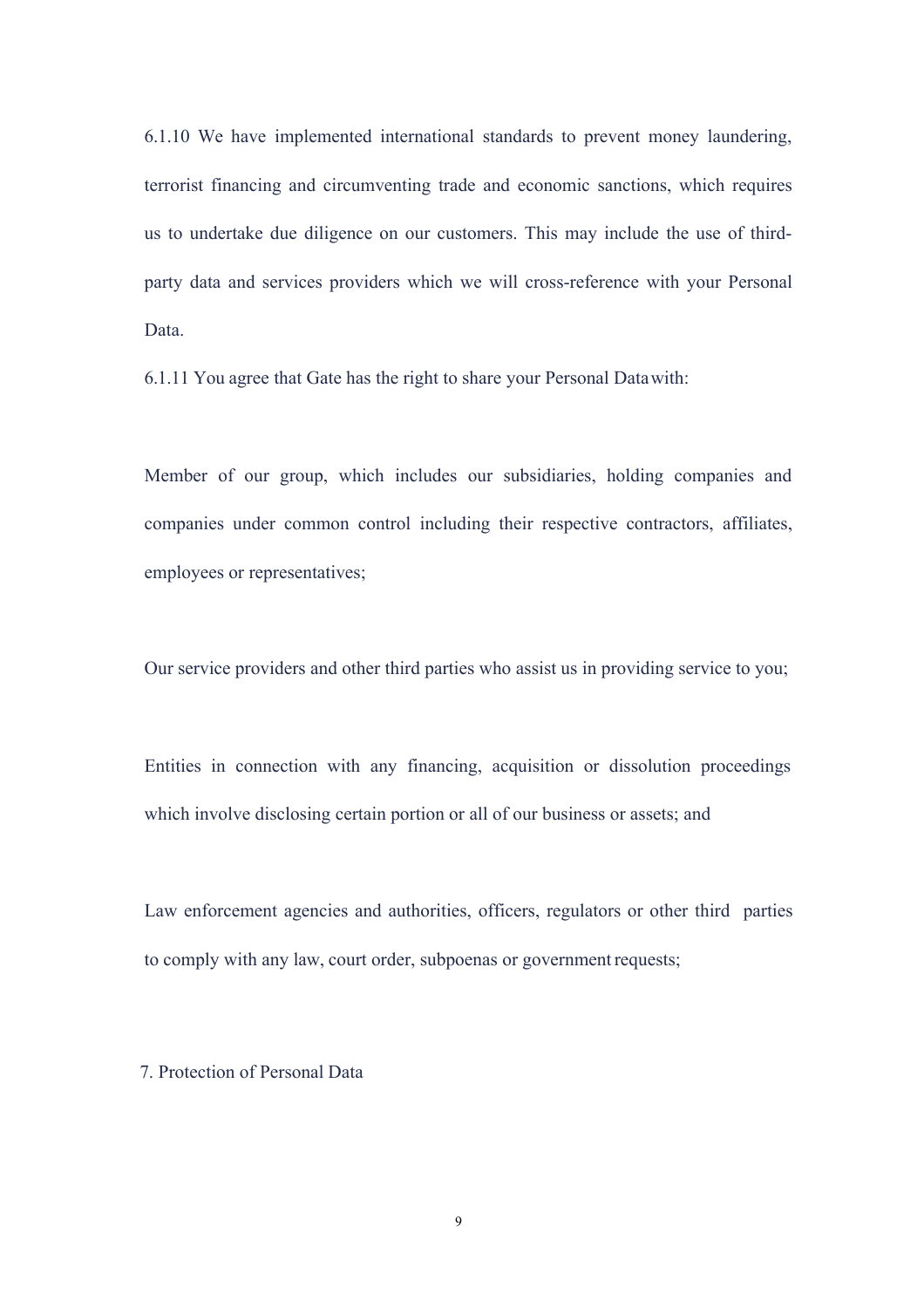7.1 We adopt agateropriate physical, electronic, management and technical measures so as to protect and safeguard the security of your Personal Data. We will, to the greatest extent possible, ensure that any Personal Data collected through our Website shall be free from being subject to nuisance by any third party unrelated to us. The security measures that we may take include but are not limited to:

7.1.1 Physical measures: records of your Personal Data will be stored in a properly locked place.

7.1.2 Electronic measures: The computer data that contain your Personal Data will be stored in computer systems and storage medias that are subject to strict login restrictions.

7.1.3 Management measures: only staff members duly authorized by us can access your Personal Data, and these staff members shall comply with our internal code concerning Personal Data confidentiality.

7.1.4 Technical measures: such encryption techniques as Secure Socket Layer Encryption may be used to convey your Personal Data.

7.1.5 Other measures: our network servers are protected by proper 'firewall '.

7.1.6 If you are aware of any security flaws in our Website, please contact us immediately so that we can take agateropriate action as soon as possible.<br>7.1.7 Despite of the above-mentioned technical and security measures, we cannot

guarantee that the information transmitted via the Internet is absolutely safe, so we cannot absolutely guarantee that the Personal Data that you provide to us through our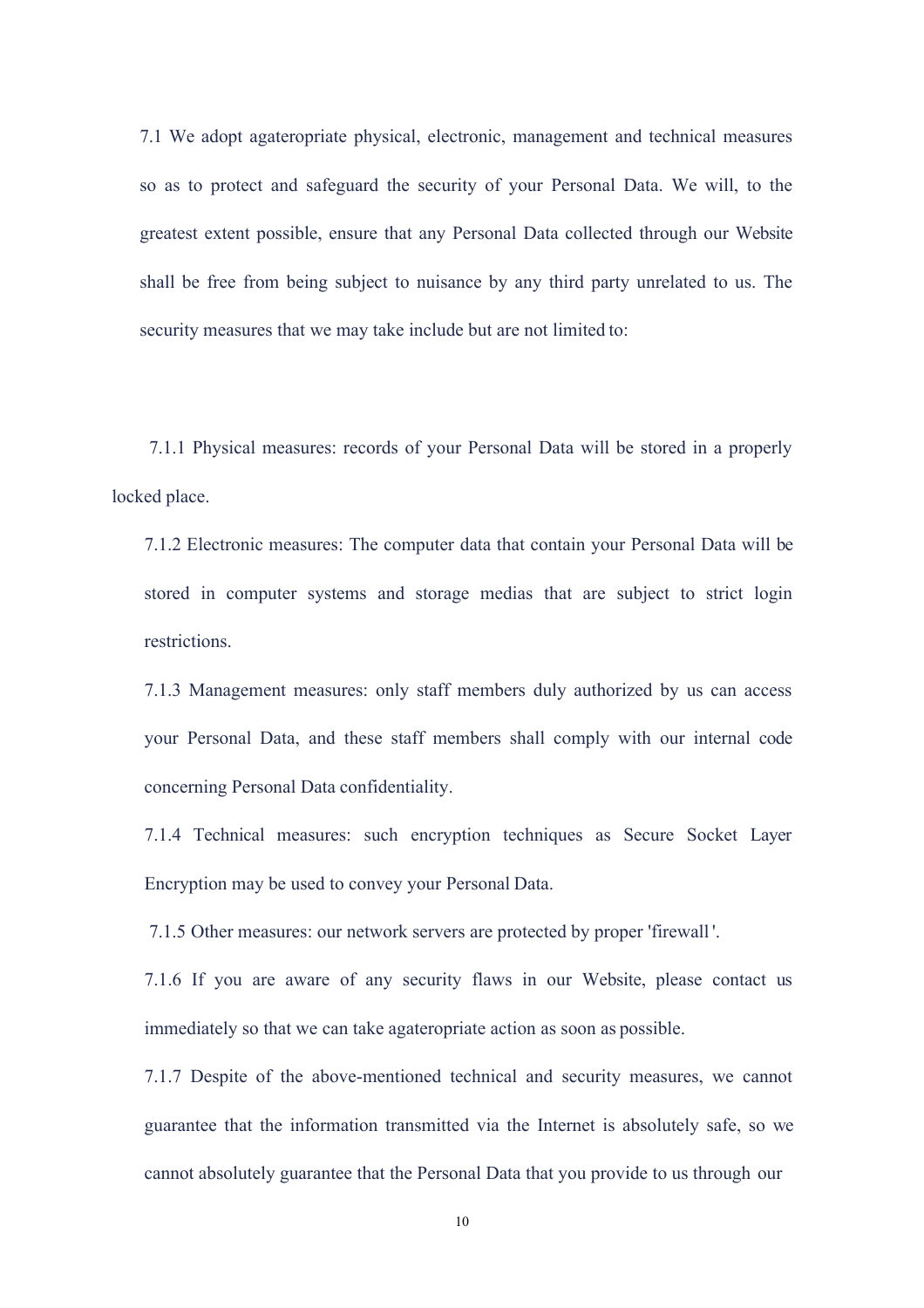Website will be safe at any time. We will not be held liable for any loss or damage arising from or caused by any event that may occur in connection with unauthorized access to your Personal Data, and we shall not be held liable for compensation for such loss or damage.

8. Modification to the Privacy Policy

We reserve the right to amend the Privacy Policy from time to time and at any time. We will inform you of the modifications made to the Privacy Policy by updating and publishing the effective date of the release of new versions hereof and highlighting the amendments. Sometimes, we may issue a notice to inform you of the modification made in the Privacy Policy, which, however, is not an obligation for us. You shall regularly review the Privacy Policy and focus on its modifications, and if you do not agree to such modifications, you shall immediately stop accessing this Website. When an updated version of this Privacy Policy is released, your continued visit to this Website shall indicate and show that you agree to the update and agree to comply with the updated Privacy Policy.

9. Communication with Us

9.1 If you have any requests and comments, you can send an email to  $support@mail.gete.io$  which is the only valid and official email through which we communicate with you, so we will not bear any liability for your failure to using